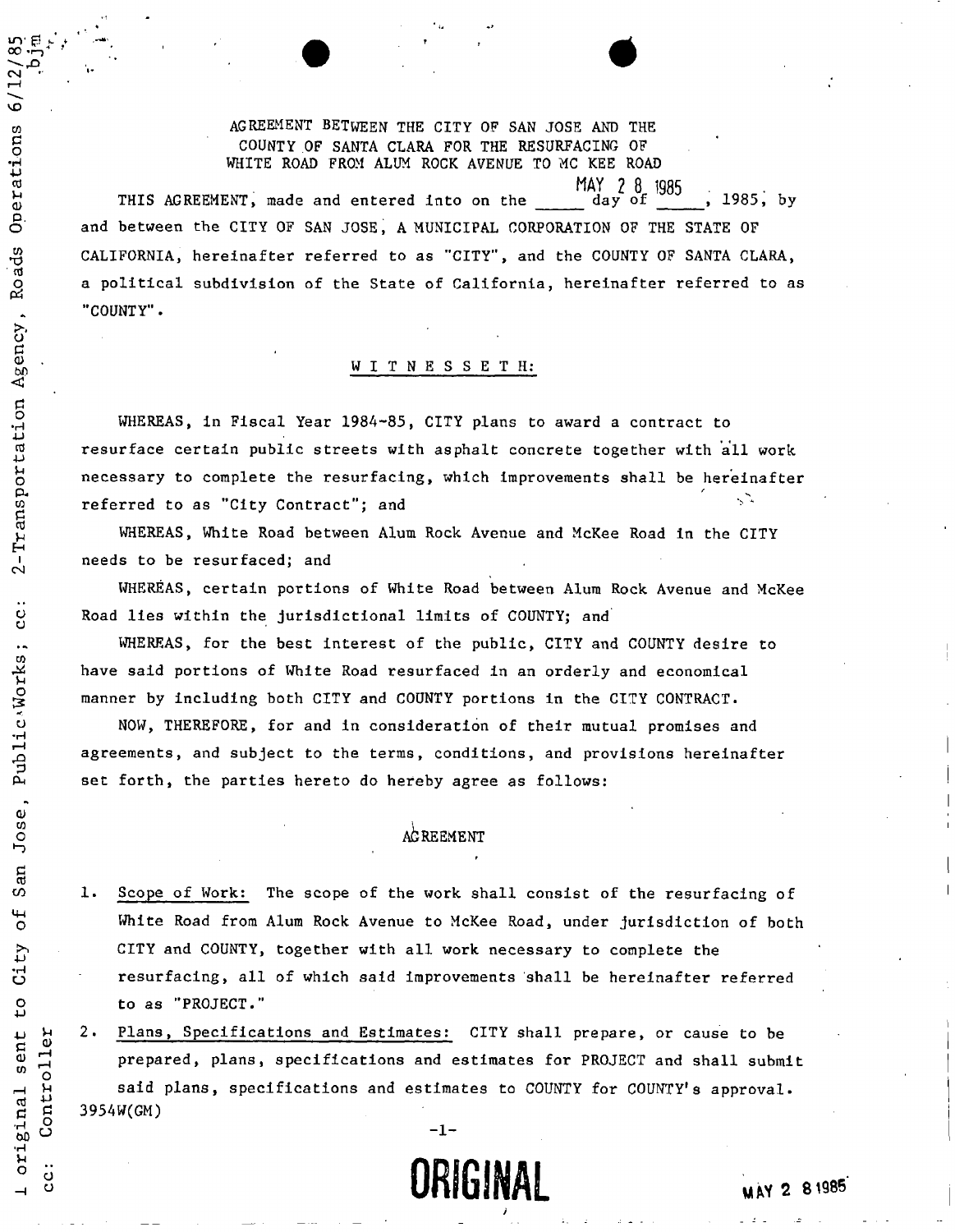- 3. AWARD OF CONTRACT AND CONSTRUCTION: The construction work shall be performed by contract awarded and administered by CITY pursuant to the laws governing CITY.
- 4. COST SHARING OF PROJECT: The PROJECT is proposed to be funded by CITY and COUNTY. Each party's share shall be prorated on the construction cost of the resurfacing improvements within the respective party's jurisdictional boundaries. CITY's share of the PROJECT cost has been estimated to be \$131,000. COUNTY'S share of the PROJECT cost has been estimated to be \$55,000, including administrative costs determined to be fifteen percent (15%) of the construction costs. Said administrative costs shall include preparation of plans and specifications, bidding, contract administration, inspection and incidental expenses of this PROJECT.
- 5 . PAYMENT OF PROJECT COST: CITY shall send COUNTY a statement of costs within 30 days of opening of bids for award of a construction contract for PROJECT. COUNTY agrees to deposit \$55,000 with CITY within 30 days of issuance of said statement and no later than award of contract by CITY.
	- a. Upon completion of PROJECT, CITY shall determine the actual cost and advise COUNTY of COUNTY's share of said cost based on the actual items of work at the respective contract unit costs constructed In COUNTY'S jurisdictional boundaries.
	- b . COUNTY'S final cost of PROJECT shall be determined within 30 days after completion and acceptance of PROJECT by CITY.
	- c . Should COUNTY'S final cost exceed the amount deposited with CITY, COUNTY shall pay CITY the exceeded amount up to a maximum total of SIXTY THOUSAND FIVE HUNDRED dollars (\$60,500) unless provided for in a subsequent agreement.
	- d. Should COUNTY's final cost be less than the amount deposited with CITY, CITY shall refund the excess deposited amount to COUNTY within 30 days of final accounting by CITY.
- 6 . MAINTENANCE AND OPERATION: The sharing of cost for maintenance and operation of the resurfaced pavement shall be as determined for the maintenance and operation of the pavement on White Road between Alum Rock Avenue and McKee Road at present.

**3954W(GM)** 

**-2-**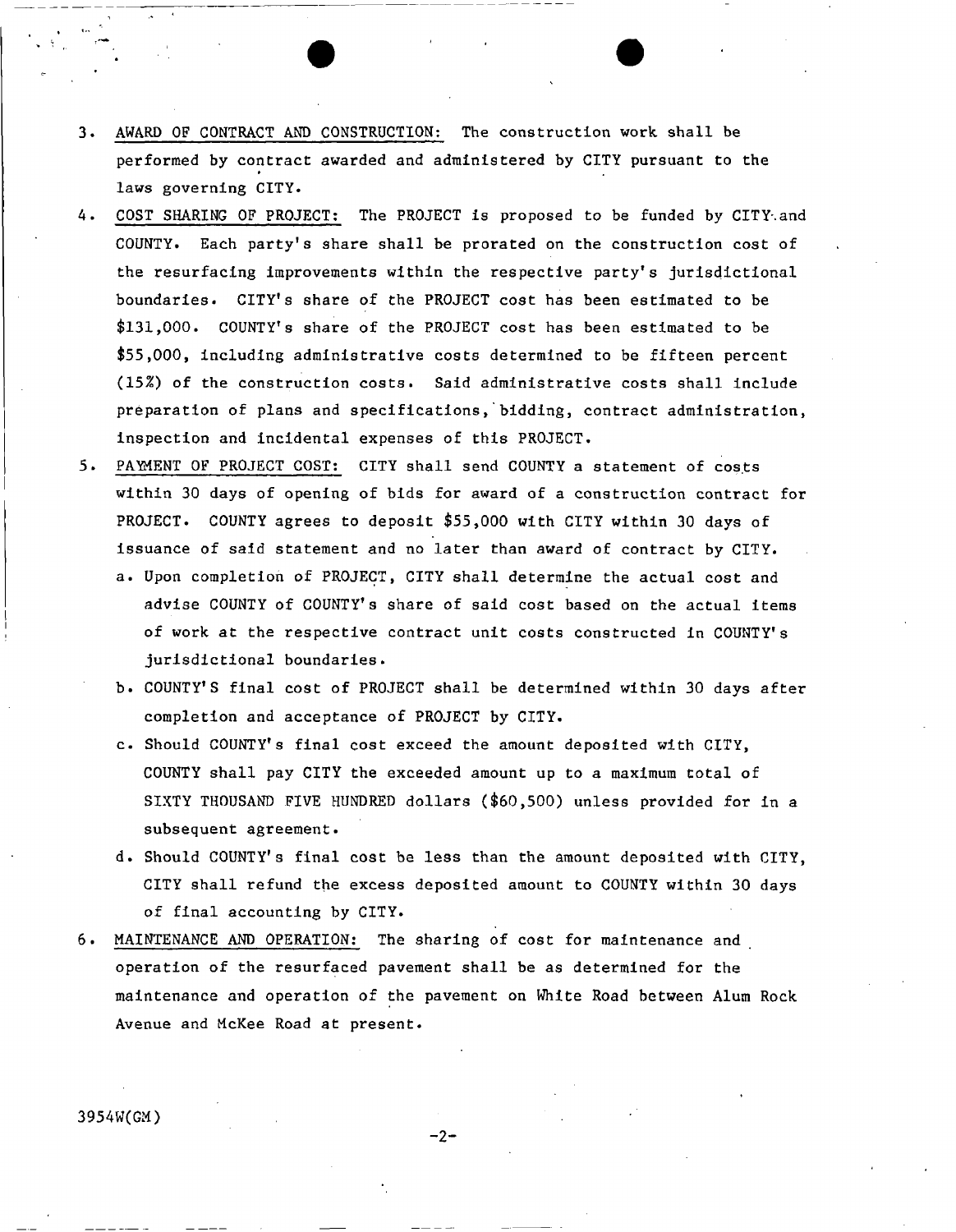### 7. MUTUAL INDEMNIFICATION;

Hold Harmless: It is mutually understood and agreed;

- a) That neither COUNTY, nor any officer or employee thereof, shall be responsible for any damage or liability occurring by reason of anything done or omitted to be done by CITY under or in connection with any work, authority or jurisdiction delegated to CITY under this Agreement. It is also understood and agreed that, pursuant to Government Code Section 895.4, CITY shall fully indemnify and hold COUNTY harmless from any liability imposed for injury (as defined by Government Code Section 810.8) occurring by reason of anything done or omitted to be done by CITY under this Agreement under or in connection with any work, authority or jurisdiction delegated to CITY under this Agreement.
- b . That neither CITY, nor any officer or employee thereof, shall be responsible for any damage or liability occurring by reason of anything done or omitted to be done by COUNTY under or in connection with any work, authority or jurisdiction delegated to COUNTY under this Agreement. It Is also understood and agreed that, pursuant to Government Code Section 895.4, COUNTY shall indemnify and hold CITY harmless from any liability imposed for injury (as defined by Government Code Section 810.8) occurring by reason of anything done or omitted to be done by COUNTY under this Agreement.
- c. CITY shall require any contractor awarded a contract for any portion of said PROJECT to secure and maintain in full force and effect at all times during construction of said PROJECT and until said PROJECT is accepted by CITY, public liability and property damage insurance in forms and limits of liability and satisfactory and acceptable to both COUNTY and CITY, naming COUNTY and CITY and their respective officer and employees as insureds, from and against any claims, loss liability, cost or expense arising out of or In any way connected with the construction of said PROJECT.

**-3-**

V

**3954W(GM)**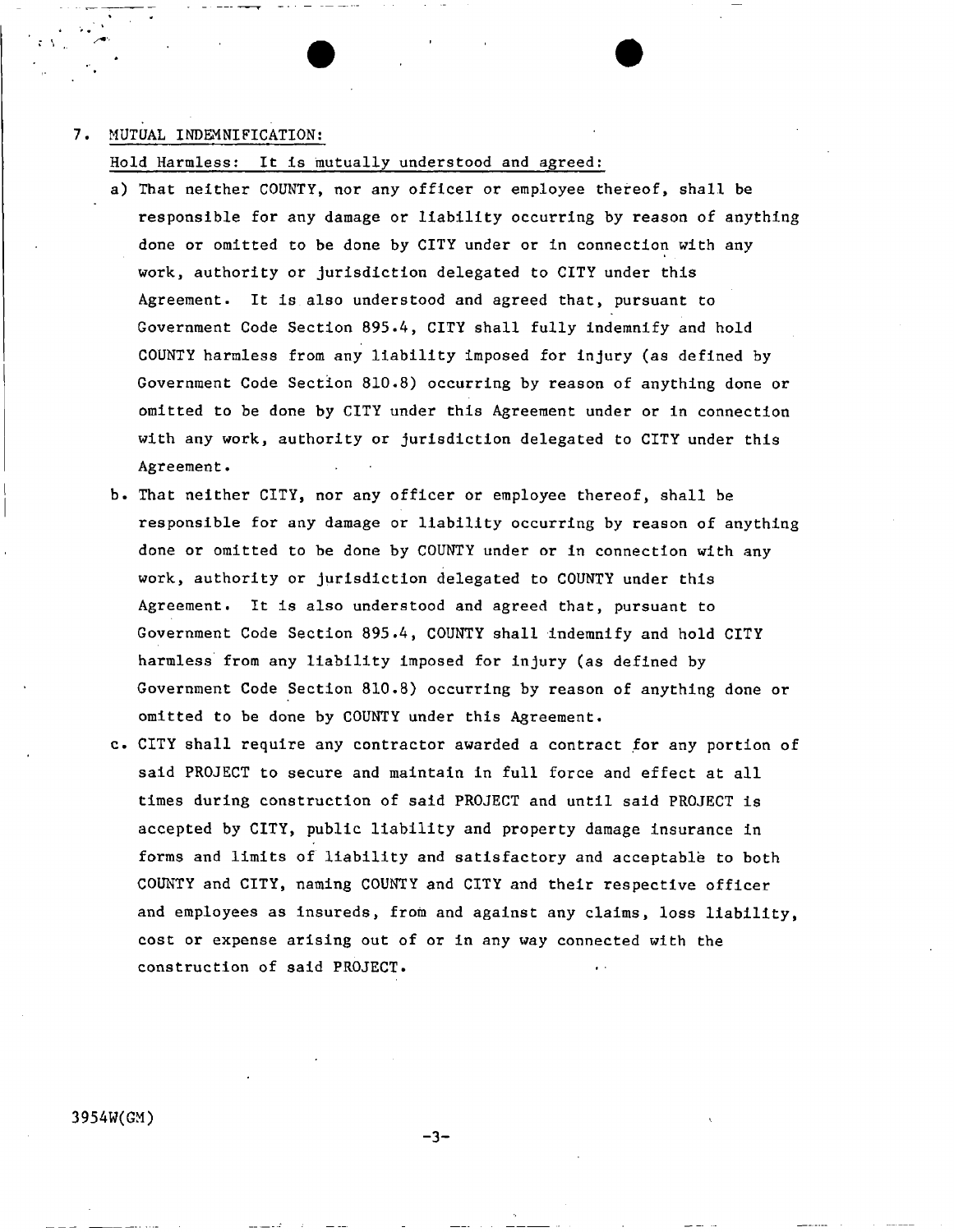The aforementioned policy shall contain a provision that the insurance afforded thereby to CITY and COUNTY and their respective officers and employees shall be primary insurance to the full limits of liability of the policy, and that if CITY or COUNTY, or their respective officers and employees, have other insurance against a loss covered by such policy, such other insurance shall be excess insurance only.

IN WITNESS WHEREOF, the parties hereto have executed this Agreement the day and year first hereinabove set forth.

> CITY OF SAN JOSE, a municipal corporation

APPROVED AS TO FORM:

SANDRA FOX

Senior Deputy San Jose Attorney

By: Andrea M. Pavone, Acting City Clerk

"San Jose"

APPROVED AS TO FORM AND LEGALITY:

 $\sqrt{2}$ aliw $\sqrt{2}$  Klex

Clara County Counsel

ATTEST:

Phyllis A. Perez **Assistant Clerk** of the **Board of**  Supervieor<sub>8</sub> Donald M $\sqrt{\mathcal{R}$ ains, Clerk  $\sqrt{\phantom{a}}$ 

Board of Supervisors

COUNTY OF SANTA CLARA, a political subdivision of the State of California

 $By:$ 

Chairperson Rod Diridon ard of.-Supervisors

المستق $\mathcal{I}^+$ *C r* 

**3954W(GM)** 

**-4-**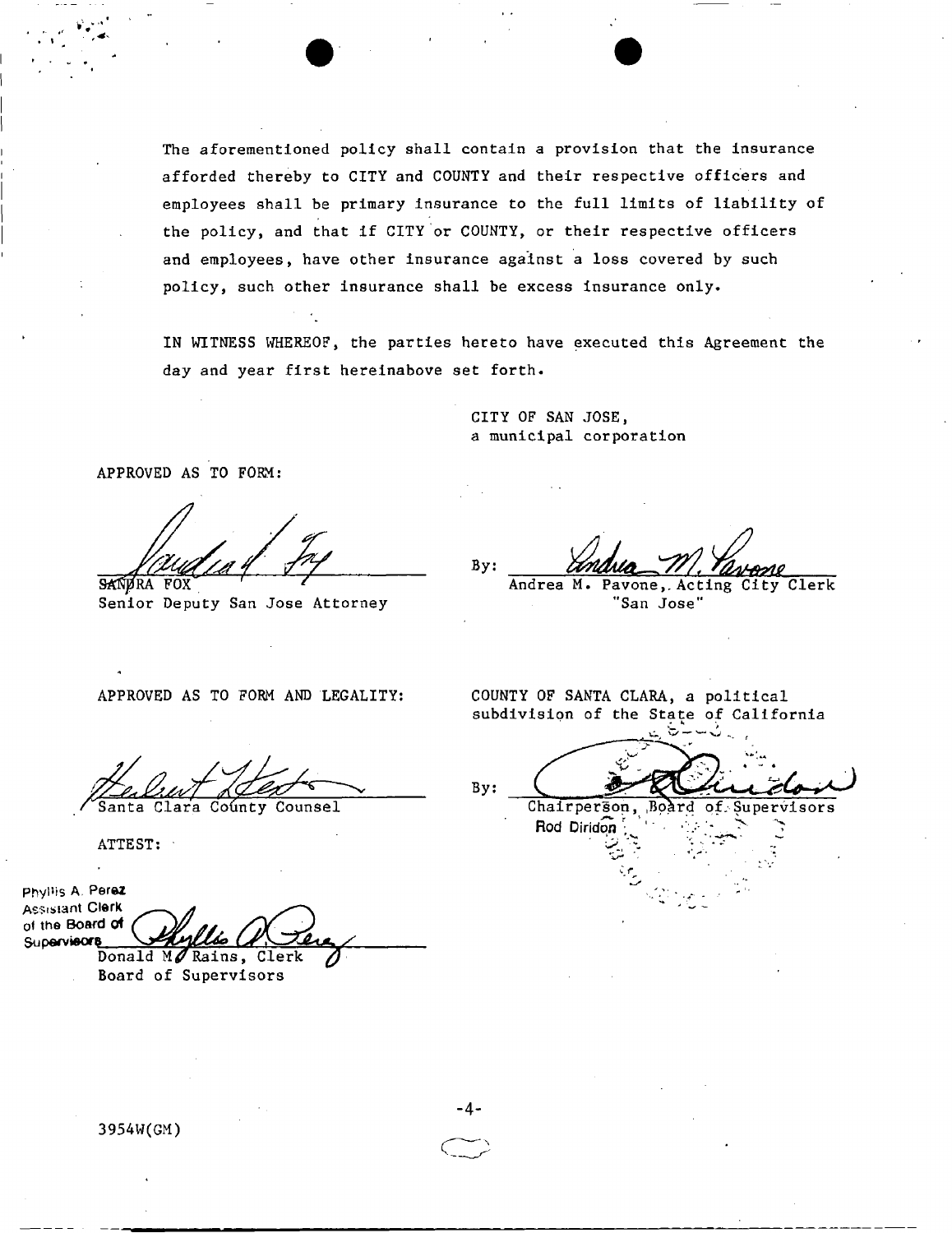# **California**

|    | Valitvi i lila             |                                     |                             |
|----|----------------------------|-------------------------------------|-----------------------------|
|    |                            | TRANSMITTAL MEMORANDUM              |                             |
|    | V P<br>Prepared by         | Page $\frac{1}{2}$ of $\frac{2}{3}$ | S.D.                        |
|    | WK/RBP<br>Reviewed by      |                                     |                             |
| Ĵζ | バコ<br>Submitted by<br>RMS  |                                     | DATE: $\frac{May 13}{1985}$ |
|    | DIRECTOR $km$<br>APPROVED: |                                     |                             |
|    |                            |                                     |                             |

| IRANSIT DISTRICT BOARD:                               | Agenda Date | Item No.   |
|-------------------------------------------------------|-------------|------------|
| COUNTY BOARD OF SUPERVISORS: Agenda Date May 28, 1985 |             | . Item No. |
| TRANSPORTATION COMMISSION:                            | Agenda Date | Item No.   |

FROM: R. M. Shields, Transportation Agency

**SUBJECT:** AGREEMENT BETWEEN THE CITY OF SAN JOSE AND THE COUNTY OF SANTA CLARA FOR THE RESURFACING OF WHITE ROAD FROM ALUM ROCK AVENUE TO McKEE ROAD

### RECOMMENDED ACTION:

It is recommended that the County enter into the attached Agreement with the City of San Jose.

### FISCAL IMPLICATION:

The estimated cost to the County for the proposed resurfacing work is fifty-five thousand dollars  $(\$55,000)$ . The estimate is based upon the portion of White Road to be resurfaced by the City of San Jose that lies within the County jurisdiction. The County jurisdiction is approximately 25\$ of the total project area.

Funds for the planned project are available in the Road Fund, Fund 0023, Budget Unit 603, R.C'. 4002, Account 2895 for Road Resurfacing. This expenditure is consistent with and not an addition or a modification to the adopted budget.

### REASONS FOR RECOMMENDATION:

The City of San Jose has requested that the County participate in a project to resurface White Road from Alum Rock Avenue to McKee Road.

A review of White Road shows that it is in need of resurfacing and that the work can best be accomplished under a single contract.





**M AY Z o 1986**